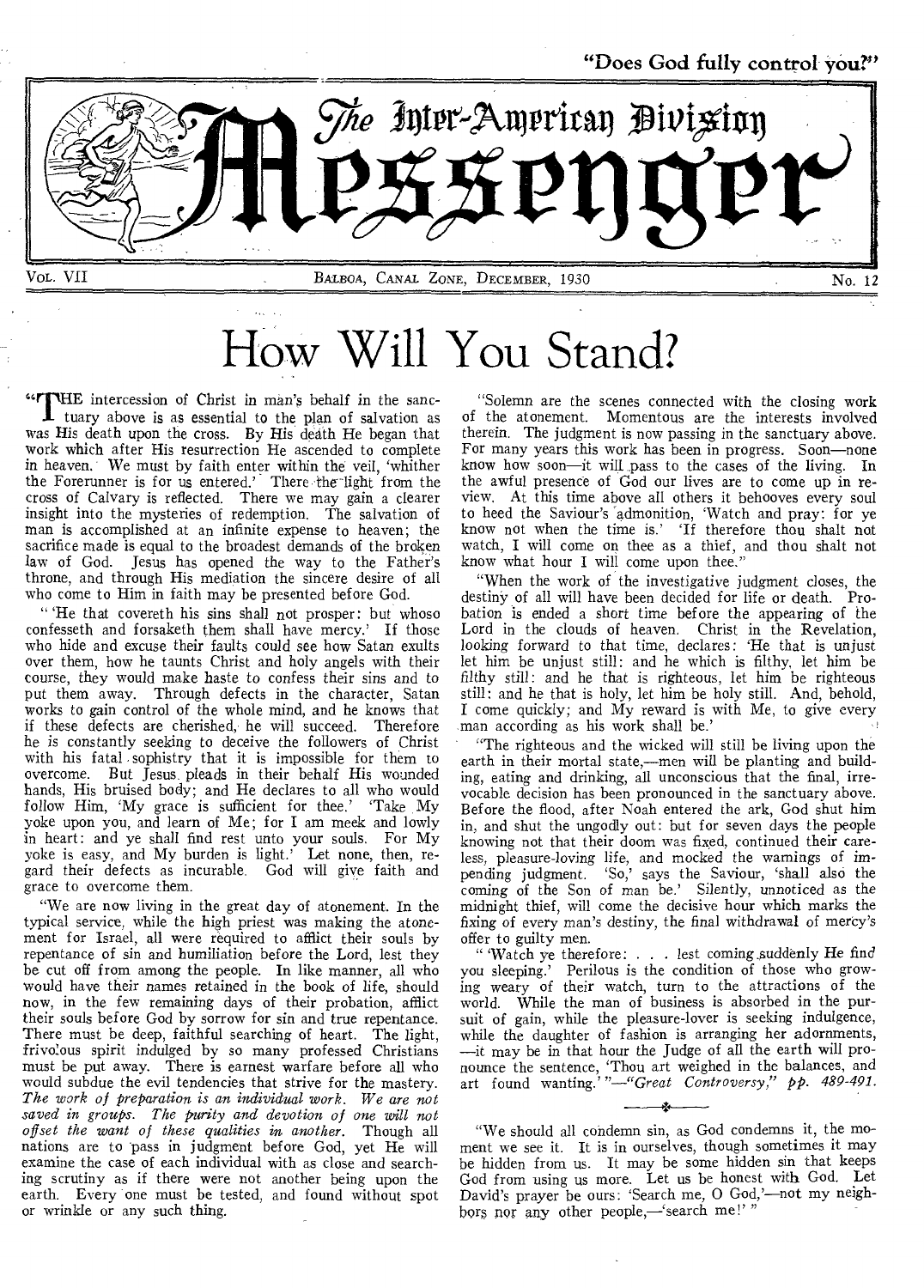#### **ANTILLIAN UNION MISSION**

Genaro Sanchez 11, Vibora, Habana, Cuba

|  | A. R. OGDEN |  |  | Superintendent |
|--|-------------|--|--|----------------|
|  | F. I. Mour. |  |  | Secv Treas.    |
|  |             |  |  |                |

## *VISITING OUR TRAINING SCHOOLS*

September 8, Prof. C. P. Crager of the General Conference Educational Department arrived in Havana, Cuba. From there he and the writer went direct to Bartle and joined Prof. W. L. Adams, the educational secretary of the Inter-American Division, who had arrived a few days previous. Together with the board and faculty of the Cuba training school we studied their problems and endeavored to assist the local brethren in laying plans for a stronger and better school in Cuba.

On the evening of the 13th of September we took a boat for Porto Rico. Upon arriving in San Juan we went the next day to Aibonito to look over the school property there. Some time was given to committee work in considering various items of mission work, and especially the school interests in the island. While it does not seem advisable under present conditions to operate an academy in Porto Rico, owing to the destruction of buildings two years ago and with the limited constituency in the Porto Rico Mission, yet the brethren are anxious to encourage and, foster the interests of Christian education as carried on by Seventh-day Adventists, so they are operating several local church and mission schools in the island. They hope to send a few advanced students each year to the Cuba school which we plan to enlarge and make the Spanish training school for the Antillian Union.

From Porto Rico we returned to Santo Domingo City where we spent a day with our workers, studying their needs in view of the destruction of the church and mission offices in the hurricane. It is hoped that some special help may be received from the division and General Conference to rebuild the church so that our work may be carried on without serious interruption.

From Santo Domingo City we went by auto across the island to Haiti. We spent the week-end at Cape Haitien and on Sabbath three different companies were visited. Several days were spent with the Haitien brethren in counsel and in studying their school problems. Prof, Lee Higgins and wife recently arrived from the States to unite with the school in Haiti. Brother Higgins is taking hold of his work as principal of the school with interest and enthusiasm. We are glad to see definite plans for the reopening of the Haitien Training School, after being closed for two years because of the lack of a sufficient faculty. Although the school has not been able to operate, yet the industrial features have

been carried forward. A good faculty has been secured both of foreign and native teachers, so that we have every confidence to believe that better days are before us for our educational work in Haiti. The following week-end was spent in Port-au-Prince and vicinity.

From Haiti it seemed necessary for Professor Crager to return to the States, but Professor Adams and the writer proceded to Jamaica, arriving in Kingston, October 8. We spent several days with the brethren at the West Indian Training College at Mandeville. This school has been operating successfully a number of years. The school is blessed with a strong faculty. Prof. Robert Shafer recently arrived to take the principalship of the school. Prof. Leslie Dunn and wife will also assist in teaching and he will be connected with the industrial work of the school.

The West Indian Training College is the recognized advanced training school



Some faithful members in Delicias, Cuba.

for the English-speaking peoples of the Inter-American Division. We are glad to know that among the present enrolment we have the following nineteen students from other parts outside the Jamaica Conference: Eleven boys from Cuba who are attending the school to learn English. Three from Honduras, two from Bermuda, one from Porto Rico, one from Guatemala, and one from Costa Rica. Thus it is evident that the West Indian Training College is already drawing students from various parts of the Inter-American Division as well as from even farther remote parts. A strong fourteen grade curriculum has been prepared and we hope for better work than the school has hitherto been able to accomplish.

Surely our denominational schools are accomplishing a great work for our children and youth. Every believer in our denominational work should be as loyal in supporting the schools brought into existence under the counsel of God through the Spirit of Prophecy as we are in supporting the Sabbath school and other activities of the church.<br>Havana, Cuba. A. R. OGDEN.

Havana, Cuba.

"Let us be honest with God."

## *MORE ABOUT SANTO DOMINGO HURRICANE*

Having just returned from Santo Domingo City, which was practically wiped off the map, as a city, by the terrible hurricane of September 3, I thought that a few lines to our readers might be of interest,

In company with Brethren C. P: Crager and W. L. Adams we arrived in Santo Domingo City just thirteen days after the terrible hurricane. We went on to Porto Rico for the week-end, returning to Santo Domingo City the following Tuesday. The destruction of life and property in Santo Domingo City cannot be told in words. While the storms of the past years have indeed been terrible this one was worst.

Imagine a city with a population of approximately fifty thousand, being practically torn to pieces by a storm so terrific that nothing seemed to be able to withstand its fury. As one walks around the city and sees only heaps of mortar, and stone, and kindling wood which a few days before were the homes and shops of the people, the marvel is that any one could have escaped alive, or without serious personal injury, I have seen the wreckage and ruin left by hurricanes in past years here in the tropics, as well as the results of cyclones in the central States, yet I have never seen' such devastation as I saw in Santo Domingo City as a result of the recent hurricane there. Practically one half of the population suffered death or injury. Many of the injured have since died. Three weeks after the storm it was estimated that an average of about forty were dying daily from gangrene and other conditions incident to the storm. The days immediately following the destructive storm the dead were gathered and burned in heaps all over the city. Burial was impossible. In one spot 120 bodies were burned at one time.

Notwithstanding this terrible loss of life our workers were all mercifully spared, not one even suffering a scratch. We are sorry, however, that two members of the church were killed. Some other members of the church were more or less injured. It was miraculous how our workers were spared, especially Brother R. Gideon Jones and the thirteen under his charge. The Lord, in a very special way, directed Brother Jones in just what moves to make so that not a hair of their heads was injured.

The church building, school, mission offices and home are completely destroyed, but the Message still lives and the material things can be restored.

We solicit the prayers of our dear people everywhere for the loyal, faithful believers in Santo Domingo City at this time. We believe that as a result of this sad calamity that our work will go with even greater rapidity than be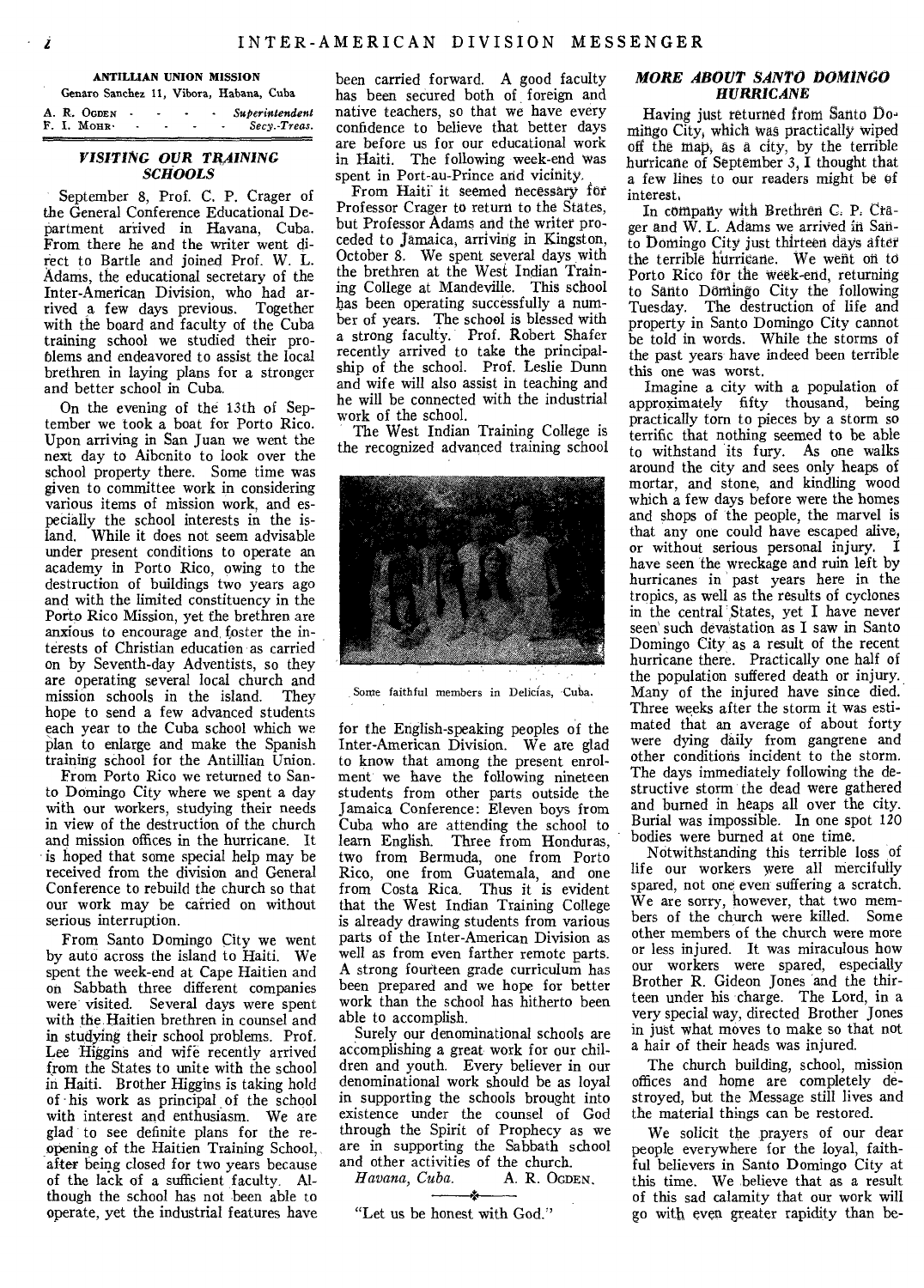fore, for everywhere the living are asking, "What do these things mean?" The masses have been staggered and bewildered, and now is the time to press in with the Message in this stricken city,

and quickly finish God s work.<br>Havana, Cuba. A. R. OGDEN. Havana, Cuba.

# *TEACHERS' INSTITUTE IN JAMAICA*

In order that our church schools may be properly conducted, it is necessary for us to have a thoroughly trained corps of teachers for them. While we have quite a large group of these who have had some training, this work has been confined for the most part, to the work of the academic or high school grades. It is not difficult to understand that in such a course it is impossible to offer all of the ideas which the teacher might need for his work. For some time it has been suggested that an institute for these teachers, and for others who might be interested, would be a good thing.

Such an institute, covering a period of about ten days, was arranged for the teachers of Jamaica. It was held, August 13-23, at Mandeville, where the West Indian Training College is located. Circumstances of which I seemed to have no control caused me to be about three days late. When I arrived, however, I found that Pastor H. J. Edmed, the conference president, Miss Violet M. Peake, the normal director of the training school, and others had made a good beginning. They had been giving some good materials for teachers in the form of some set study and recitation. Pastcr Edmed and others in the school as well as some of the church school teachers had prepared some very inspirational and educational talks.

During the whole of this time, we held up the ideals of a Christian education. Some of our own people have had the idea that about the only difference between Seventh-day Adventist schools and those of the public schools lies in the tact that we teach the Bible as a part of the course of study. We held up before these teachers the thought that while we are not to be in conformity with the public' schools of the land, we are not to be less thorough. Our system of education is to be as thorough as any in the land, and in addition to those we are to teach Christian ideals, and we are to train our boys and girls to be different from those of the land about us. Unless this is done, our schools are a failure. Unless we can so instruct our children in the things of God that they will become true Christians, we cannot lay claim to a superior school system.

Another thing that we need to keep before us is the fact that in our system of education, we are not necessarily bound to any tests which the other schools may devise, but at the same time we ought, to be so well educated in the common branches that we can pass any reasonable examination given by any school system.

Our teachers seemed to enjoy these studies and talks. They appreciated the materials which we were able to bring to them, and which will help them in a very material way. It was encouraging to those of us who were doing the work of leading out in this institute to see that the teachers were really getting that which would be beneficial to them when they returned to their schools.

Every church school on the island was represented by the teacher, and then we had a number of those who were taking training in the school with us much of the time. These teachers expressed themselves as being highly pleased with this opportunity to get together for study. We hope to have other occasions, not only in Jamaica, but in other parts of our field as we be-

come better organized for the work.<br>Balboa, C. Z. W. L. ADAMS W. L. ADAMS.

#### My Corner

God saw a corner in the world That wanted filling, No angel with bright wings unfurled, Though ne'er so willing, Could fill that spot, for it was meant for me--My little corner, so I'm here you see.

He placed me here to do brave work

With head and hands,

And if sometimes I sadly shirk,

He understands

How hard I find it always to be good, And helps His child to do the things she should.

I try to keep this corner bright

With loving deeds,

My garden sweet, a place of light

And free from weeds; For though so many are nore good and fair, Not one would fill the spot-God sent me here. *--Selected.* 

#### *WORDS OF CHEER FROM THE CRADLE OF AMERICA*

In a recent letter from Pastor R. J. Sype, superintendent of the Bahamas Mission, he gives a very interesting report of a recent trip he made visiting scme of the out islands. From his letter I quote the following:

"On the island of Inagua I found four faithful sisters. They were holding on in face of opposition and persecution, and they have had great triumph. Here I baptized three new believers' and admitted one into the church on profession of faith. Three of these four new ones were men, and one of them is a talented leader. There is quite an interest there and I believe our membership will double before the end of the year. I held meetings with them every night for two weeks and left everything in excellent condition. We secured the Wesleyan church for their services.

"From Inagua I went back to San Salvador, where I found one of the most interesting situations I have ever found. Our work there is most encouraging. We have a wonderful little company of believers. Here I baptized- eight dear souls which brings. their membership up to thirty-three. One interesting thing- about that church is that they have all united *families.'*  There are twelve big, stalwart men in the church, the cream of the whole island. They church, the cream of the whole island. have made a profound impression on their little *village.* The saloon-keepers had to leave the village because they could not make a living any longer, and nearly everything in the village helps us to appreciate the fact that this Message is a wonderfully refining agency. This has been done in spite of the fact that the Catholics have tried to make the island Catholic, because Columbus took the island in the name of Their Majesties, the king and queen of Spain, and the Holy Father, the Pope of Rome.' I had a very *in-teresting* visit with the American Catholic priest. He was quite *incensed* at me for having baptized one of his best members, and so I tried to give him a few things to think about. At the close of our visit he said to me, 'Well, I must tell you that your members are surely tenacious.' I told him they could afford to be tenacious since they have the truth, and I informed him that I was not worried in the least that he would get any of them.

"There is also a *good interest* springing up at the other end of the island about ten miles from our church. I held one service there. That is the largest district in the island and I was informed that there were not a half dozen peo. ple in the district who did not attend the ser• vice. It was surely a fine congregation and they were very attentive. We already have four good members there and I am sure we can have a good little church there with a little effort, and it must be done quickly for the 'beast' is plotting against us and trying to hinder our work.<br>Oh, if we only had more money for buildings! Oh, if we only had more money for buildings! "At San Salvador they have about' fifty in their little Sabbath school, and the little building is *only fifteen* by twenty feet, inside measurement, so ,by 'the time the rostrum is de-du.ted it is quite crowded. It is only by seating some on the rostrum that they can get seated at all. We need \$75.00 to enlarge this church building.

"I must also tell you of my visit to Crooked Island, where we have a *nice* little church. The work is progressing nicely there. The settlement is very small, but we have all the leading families in our church. While I was there I baptized an old man about sixty-eight years of age who is by far the most prominent man in the district. His wife and family accepted the Message several years ago, but he opposed it until lately. The first thing he said to me when I met him was, 'Elder, I want you to take me down into the water and bury me.' r,,al joy to the little church to see this fine old man and two other precious souls buried under the billows of the old Atlantic."

I am sure it is of interest to our people everywhere to know that this precious Message is gaining a foothold in the very "cradle of America." While it was a wonderful thing for Columbus to discover these islands, it is even more thrilling to know that the Third Angel s Message is finding such a hearty reception by these islanders in this last hour of the earth's history. Surely the words of the prophets of. long ago is being fulfilled. "He shall not fail nor be discouraged, till He have set judgment in the earth: and the isles shall wait for His law." Isa. 42:4.<br>Havana, Cuba. A. R. OGDEN.

Havana, Cuba.

"The life must be cast into the furrow of the world's need. Self-love, self-interest, must perish."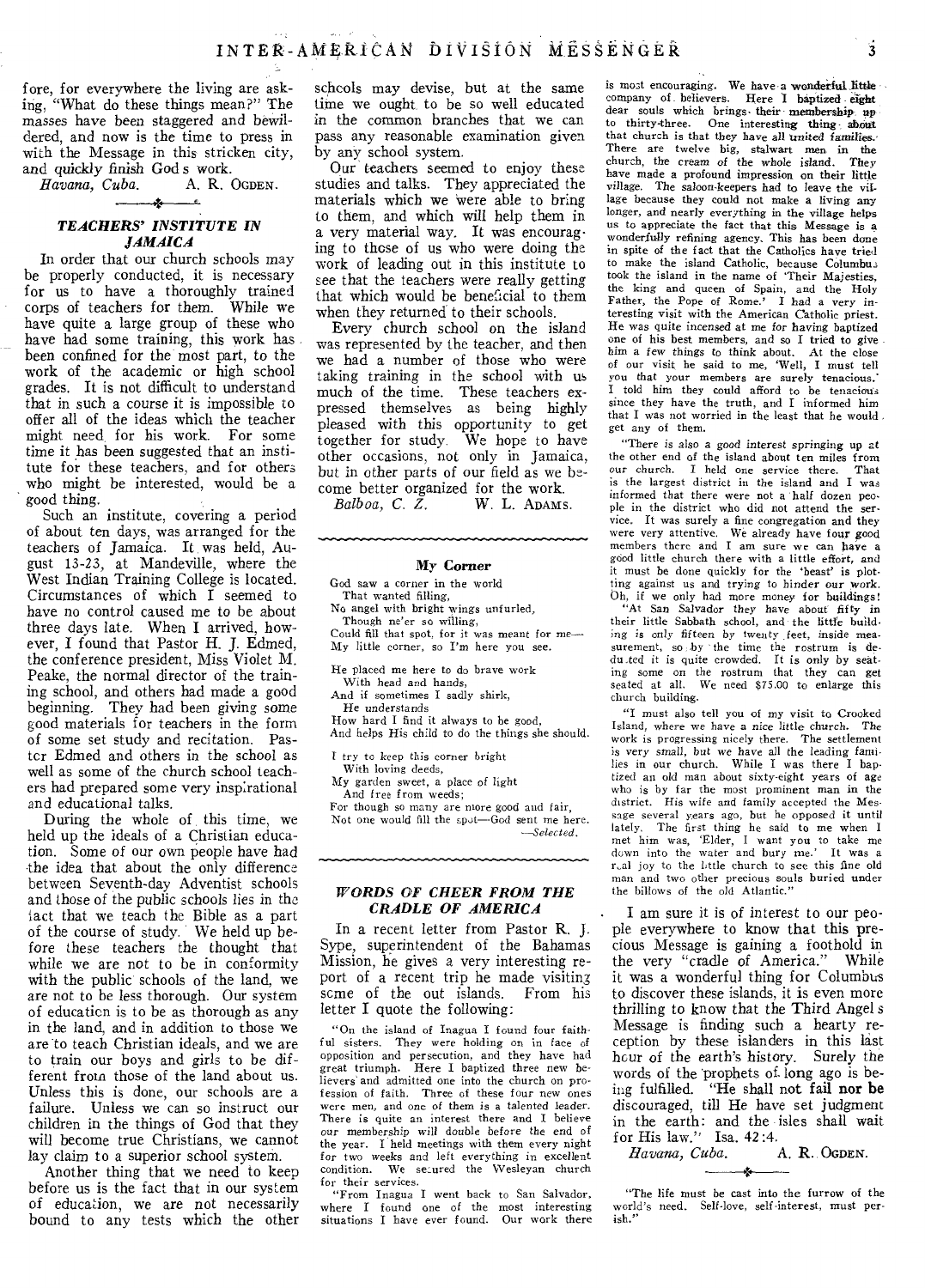

Carrying stones by moonlight to build a church.

#### CARIBBEAN UNION CONFERENCE

|  | Box 221, Port-of-Spain, Trinidad |        |   |  |                |
|--|----------------------------------|--------|---|--|----------------|
|  | W. R. Elliott                    | $\sim$ | ٠ |  | President      |
|  | M. D. Howard                     | ۰      |   |  | - Secv. Treas. |

# *SOUTH CARIBBEAN CONFERENCE NEWS ITEMS*

Big week in the South Caribbean Conference was a success. It was inspiring to hear the members of the Port-of-Spain church report their activities as the leader of the mid-week meeting called for experiences. One sister found it very easy to dispose of her books among those to whom she had given papers and tracts. Others reported that the people were glad to buy the books.

The Lord has greatly blessed in the three principal evangelistic efforts that have been conducted in this conference. Over 110 persons are now in baptismal classes as a result of these efforts. Many of these will be baptized soon.

The MESSENGER Day Program at the San Fernando church was short but very interesting. When the members were asked if they appreciate the MES-SENGER every hand went up, and this was later supported by a good offering.

Pastor S. L. Ash, who was a delegate to the General Conference from the Caribbean Union, has been visiting the churches in Trinidad. His itinerary took him to thirty-two churches and companies where he told in an intensely interesting way, the story of the General Conference and of his trip to the United States and return. These meetings, we are sure, have brought new courage and confidence to the believers<br>in Trinidad. M. D. Howard. M. D. HOWARD.

*Port-of-Spain, Trinidad.* 

# بالأبد *BUILDING A CHURCH BY MOON-LIGHT*

About two years ago, on the island of Nevis, a small congregation of Seventh-day Adventists were worshiping in a little leaf-built church. In some way it caught on fire, and burned down. The church elder called the members to meet in his home for prayer, and told them that perhaps God had a great blessing in all this for them. After prayer the elder went to see a lady who owned an estate and told her about their trouble. She offered them an acre of land at a very small price. They bought it and she deeded them the land at once. She then told them that they might have all the stones they needed from some old houses on her estate to rebuild their church if they would carry them up to their lot. They gladly accepted her generous offer. However, they were all very poor, and were compelled to labor hard every day to make a living, so what should they do.

Counseling over the matter they hit on a plan, and after that there was a lively time in that little church every moonlight night, for boys, girls, women, and old ladies would gather and spend some time carrying stones on their heads for the new church. They had to carry them almost a mile, but every moonlight night the pile of stones grew larger until at last they had enough stones on their lot to build the church.

Now those stones are all in a building 26 x 40 feet, and they have named the church Phcenix, meaning something that came up from the ashes. The first Sabbath they held meeting in that church they wept for joy, and praised the Lord<br>for His blessings. J. M. Cole. for His blessings.

*Castries, St. Lucia.* 

#### Seven Surprises

It is said that the Christian who begins to tithe will have at least seven surprises:

At the amount of money he has for the Lord's work;

At the deepening of his own spiritual life; At the ease with which one meets his own obligations;

At the pleasure found in larger giving; At the satisfaction in the practice of steward-

ship in time, talents, and possessions; At himself for not adopting the plan sooner;

At his new appreciation of the goodness of *God.—Selected* 

#### CENTRAL AMERICAN UNION MISSION Apartado 1059, San Jose, Costa Rica

W. E. BAXTER **- · · · · Superintendent**<br>A. P. CHRISTIANSEN - · · · Secy.-Treas.

# *RAINBOW TINTS*

Although it is the rainy season on the Isthmus, and clouds hide the sun, our conference office experiences many "bright" days.

A few days ago a Spanish gentleman came into the office in quest of a book that some colporteur had introduced to him a year ago. We were glad to supply him a copy of *"Nuevo Medico"* in cloth, for which he paid cash, and

seemed very happy to at last find his book.

At prayer meeting in the Colon church the members were cheered to learn that a contribution for Harvest Ingathering had been received by the church treasurer from a sister who is sick and unable to go out soliciting. This is a beautiful illustration of loyalty, and sacrifice, no doubt. Can those in health do less?

We often find our sunshine in the mail box. It may be a report from a Sabbath school or a Home Missionary society that we feared might arrive too late to complete our union report. "On time" reports are a joy to every office and we are thankful for many this quarter.

A recent letter from Brother Ishmael Ellis brightened the Sabbath school department. He hopes to send in reports from two new schools at the close of the year. This will make three schools among the Guaymi Indians, in spite of sickness, several deaths and constant persecution by the priests. Notices have even been posted there forbidding food or shelter to Adventists. But still God's work prospers.

Today a sister brought in tithe from an isolated company across Gatun Lake. But we wondered how to receipt it, and where to put it. She finally agreed to take it to the market and sell it—a live chicken. It softens the heart and stirs the soul to see such evidence of faithfulness in returning to the Lord His own.

Another sister smilingly related how her little daughter watches the pear tree and all that she finds on the ground she brings to her mother saying, "Please sell these for my Investment offering.'

VIOLA E. COOKE.

*Cristobal, Canal Zone.*  - 2

# *A WORD FROM SAN ANDRES*

We had been laboring with the Colon church for a little more than two years when we were called to the island of San Andrés, where the work has been in progress for over thirty years. While it is true that our membership is very small, numbering only thirty-four, we are not discouraged at all; but we are determined with God's help, and the hearty cooperation of the members that we have, to increase this number during the present year. The interest has been very good since my arrival. I had my first public service in the little church here last Sunday night, and we could not accommodate all who came. Visitors and members brought benches and chairs to provide seats, while others who could not gain entrance contented themselves with remaining outside, and from all appearances were satisfied with what they saw and heard.

After the service we called the officers of the church together to study plans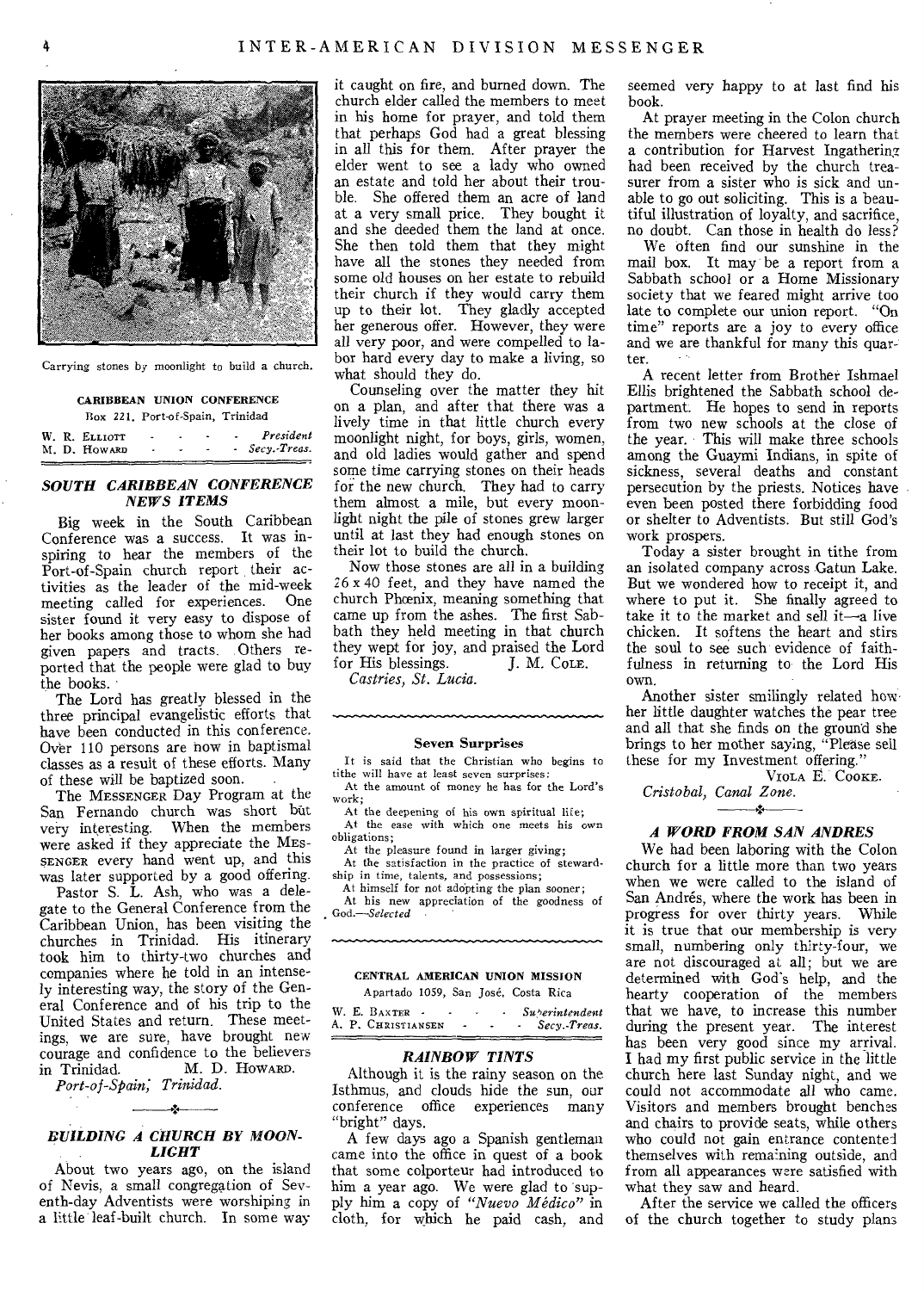for the good of the church. A young people's club was organized in which we propose to teach Spanish and English, how to make flowers, and crocheting. Later on we plan to include programs and recreative sports in this club. All church members are eligible for membership in this club, the prime aim being to increase our Sabbath school membership. Every member of the club is either a member already or a prospective member of the Sabbath school or the young<br>people's society. The whole club is The whole club is functioning under the direct supervision of the Sabbath school.

We hope to do great things here as soon as Mrs. Andrean comes from Colon to join me in the work among the young people. Last Sabbath we had an increase of five members in our young people's society.

The Lord has blessed us in many ways and we are very grateful to Him. Among these blessings was the birth of our baby boy, Aurelio Enrique. We willingly consecrate him to the Lord's service.

Truly the harvest is ripe on this island and we pray for more reapers to garner the sheaves for the Master.

0. D. ANDREAN. *San Andres, Colombia, S. A.* 

#### *OUR WORK IN HONDURAS*

Our hearts have been greatly cheered to see the interest in this truth spreading among the people of Spanish Honduras. Those who have had experience and are acquainted with the Latin-American people will readily appreciate that they are very different from the Englishspeaking class and many times harder to convince on religious matters. For this reason it is necessary to maintain a strong force of workers among them.

However, in spite of our not having one ordained minister working among the Spanish believers, since the latter part of March, the work has been constantly moving forward. Some months ago one of our Spanish workers was dropped from our pay-roll, and his bud-<br>get was given to another field Alget was given to another field. though this brother's salary was stopped, yet he would not quit carrying on for God. We learned indirectly that he had started a small banana farm out in the jungles, so we decided to visit him unexpectedly and see what<br>kind of interest he had created. We kind of interest he had created. reached his home Friday afternoon, and from the dense forest in which he was living we concluded that he and his wife and adopted child were about all the interest there could be in that place.

But imagine our surprise the following Sabbath morning when he said, "Let us be going to Sabbath school, for we must walk quite a distance to reach there." We then followed a small trail and walked another mile farther into

the jungle, and found a company of about twenty-five under a large thatched roof waiting for the service to begin. We could hardly believe our eyes, but here was a good company sprung up from the efforts of this brother that was dropped, and now Juan Lanza, our presen: Spanish Bible worker, is preparing them for baptism.

A few weeks ago a Spanish gentleman near Olanchito, Honduras, wrote to the office, saying he had read some of our literature, and that he was convinced this was the truth he was looking for. We sent him a collection of tracts, and after studying these, he wrote again, stating that he, together with a number of his friends, had already begun keeping the commandments of God and desired baptism. We immediately notified Brother Lanza of this interest, and after visiting them, he has just sent in a list of eighteen converts.

Another urgent call has come from Tela, where a sister has started a little Sabbath school, and already some are asking to be baptized; but we tell all these people they must wait until an ordained minister can come. Truly the fields are ripe for harvest, but the laborers are few.

Although we must meet these experiences, yet our courage is good. If there is a place where one has to learn to "wait on the Lord," it is in these fields, where we are daily seeing the crying needs before us. May God inspire every heart as we enter the Harvest Ingathering campaign to do more than ever before, that funds may be brought in and this work finished quickly. J. W. COLE.

*San Pedro Sula, Honduras.* 

# *IT PAYS TO SERVE JESUS*

It is wonderful to see what the gospel can do for people who come in contact with it. Sometime ago my attention was called to an elderly man, who for nineteen years had been employed by a well-known company. Just one more year was needed to make him eligible for a life long pension. About this time our friend accepted the Lord Jesus as his personal Saviour and joined the church, but *he* found to his dismay that he could not obey God by resting on the day the Lord had set aside for rest and at the same time continue in his present employment.

Here was a real dilemma for him as he was poor and had a family to support and would need his work to keep the wolf from the door. What should he do? Ought he to disobey God and continue on in his job or should he quit his work, thus losing a pension that would take care of him and his family for the rest of his life?

His persistence in obeying God re- \_ suited in the loss of his position, and for



The church that was built with the stones carried in the moonlight.

three months, according to what he told us, he did not know from what source his daily bread would come. However, as the old saying so quaintly states: "When the need is greatest, God is nearest." And this our friend soon found to be true. The Lord, who now had tested his faith, helped him out, and when he again applied for his job it was given back to him together with the liberty to worship God according to his own conscience. Although ready to give up his so much coveted pension which to him was the reward of many years of hard work and struggle, he now is back at work again. What he counted as lost was restored to him. Really, it pays to<br>serve the Lord. E. I. LORNTZ. E. J. LORNTZ.

*Cristobal, Canal Zone.* 

# 48 COLOMBIA-VENEZUELA UNION MISSION Apartado 313, Cali, Colombia

| H. E. BAASCH - |  |  | Superintendent   |
|----------------|--|--|------------------|
| $I. B. Ross$ - |  |  | $-$ Secv. Treas. |

#### *"THE HARVEST IS RIPE BUT THE LABORERS ARE FEW"*

In the following experiences you will notice the result of the work of some of our faithful colporteurs and lay members in Colombia:

After spending several days in Bogota with our church and baptizing seven souls, the writer, accompanied by Pastor H. E. Baasch, and brethren Francisco Hernandez, Salvador Plata and Manuel Torres, took the train for Girardot. In this place we were able to hire a car which took us to the little village, Melgar, where we spent the night. The next morning, bright and early, we started out for a small town nestled among the hills of the third range of the Andes. We were fortunate to have with us one of our new believers of this country, who brought a horse along to carry our baggage over the mountains, a journey of about five hours. We took turn about riding the horse, and enjoyed the beautiful scenery along the mountain path.

At two o'clock Friday afternoon we arrived in the little village of Icononzo.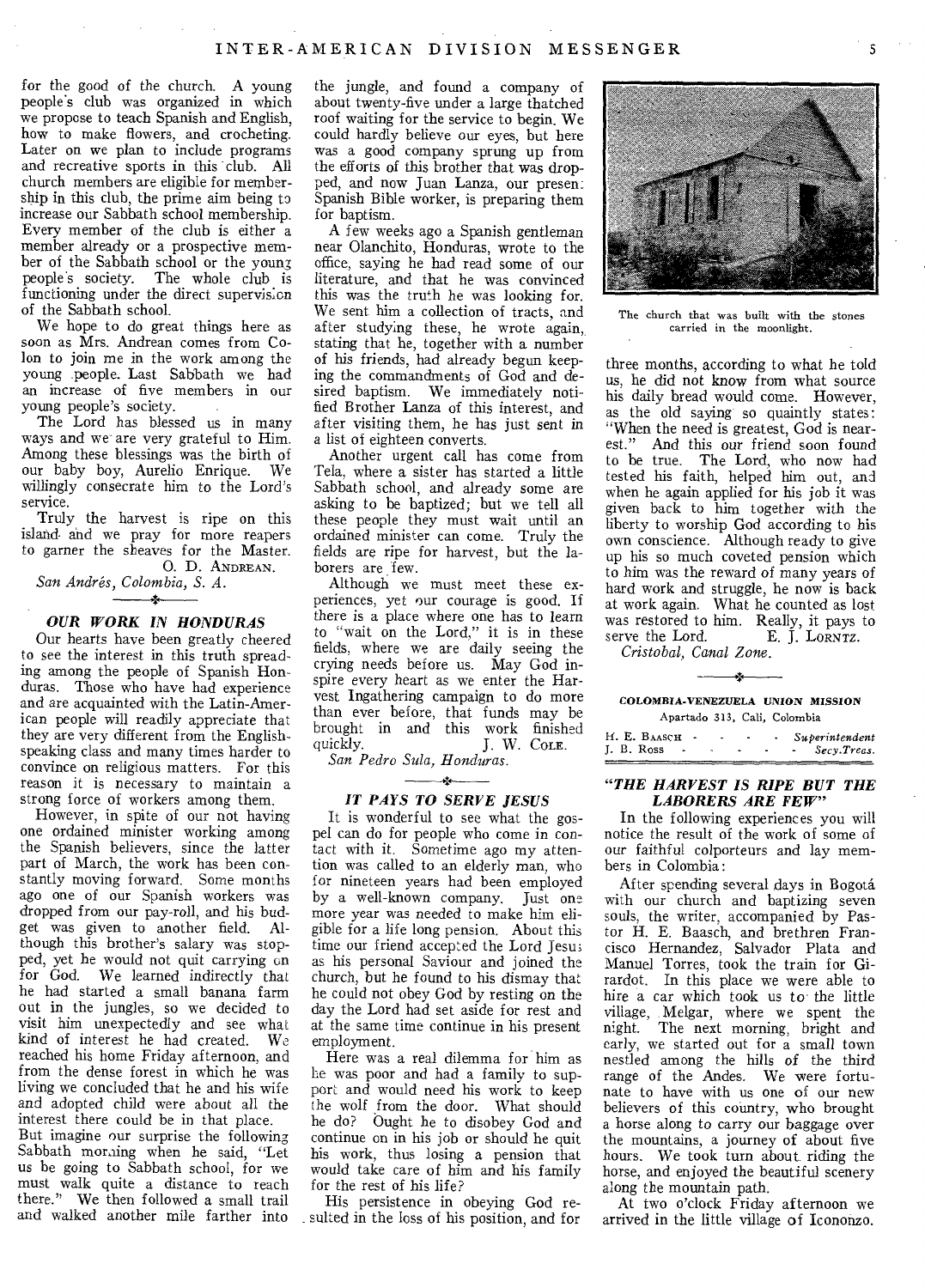We were able to rent a room in a native hotel. After having prepared ourselves for the Sabbath, we made a visit to the *Alcalde,* or mayor of the town. Our purpose was to get his permission to hold meetings in the town, either in the plaza or in the theater. As we entered the office who did we find as mayor but an intimate friend of Brethren Hernandez and Plata. We were introduced to the gentlemen, received a very friendly welcome, and were given a permit to hold meetings in the theater that night, and every night during our stay there.

That night about four hundred persons congregated in the theater to listen to Pastor Baasch present the dream of Nebuchadnezzar. The next day, Sabbath, also Sunday we had the privilege of meeting about fifty believers in different suburbs of the village. We found an interest among the people that we had never seen before as the result of the colporteurs' and lay members' work. We were able to organize four different Sabbath schools with a total membership of fifty. We hope to be able to baptize twenty by the end of this year in this place. Today I received letters from there telling that the priest is causing the enemies to rock the homes of our believers, and has gone so far as to try to kill one with a knife. Pray for the honest souls over there.<br>Cali. Colombia.  $N$ . H. KINZER.

 $Cali, Colombia.$  $\rightarrow$ 

#### *INTEREST IN CALI, COLOMBIA*

Brother N. H. Kinzer and the writer are in the midst of an effort in the city of Cali, Colombia. We have added space to our hall, so that now we can seat about two hundred people.

We started these meetings, September 7, and five thousand handbills were distributed, announcing the subjects. The response was rather meager and only about fifty turned out the first night. We are glad, however, to say that our congregations have been growing steadily. So far we have averaged between 130 and 140. One night we counted almost two hundred.

Meetings are being held four times a week, Sundays, Tuesdays, Wednesdays and Thursdays. That leaves three days in the week for visiting and personal work. Most of our congregation consists of men of all ages, with youth in the preponderance. Few women attend the meetings but those who do attend are regular.

We have found it rather difficult to collect addresses. People in Cali prefer to come to the hall rather than be embarrassed by the visit of the minister at their home.

Sunday mornings at 10 o'clock we conduct a Bible class which is well attended. Every night we have a song service for more than half an hour. Many thoroughly enjoy it, and some enjoy it even more than the service.

With permission of the authorities and through the courtesy of a foreign firm whose warehouse is opposite our meeting place, we are advertising our meetings every night with stereopticon slides thrown on a white wall which directly faces the entrance to our hall.

We are glad to have the help of Brother Pacho Hernandez, the elder of the Bogota church; also Brother Sanchez, our faithful colporteur from Tulua, and Sister Justina Colón from Porto Rico, who is devoting her time to visiting and Bible work. We also appreciate the help of our good wives at the piano. H. E. BAASCH.

*Cali, Colombia.* 

### MEXICAN UNION MISSION

|  | Calle Teotihuacan 19, Mexico, D. F., Mexico |                     |  |             |  |                                  |
|--|---------------------------------------------|---------------------|--|-------------|--|----------------------------------|
|  | D. A. Parsons<br>J. G. Pettey               | $\sim$<br>$\lambda$ |  | $\sim$<br>- |  | Superintendent<br>- Secv. Treas. |

## *SAVED TO SERVE*

In an isthmus town of Tehuantepec we have a lively Sabbath school. Some time ago a Zapotecan Indian with his wife were visiting in that place. While there they heard of the Third Angel's Message, believed it and were both converted. But they were not satisfied to hide their new-found light under a bushel. Accordingly they both walked for seven days over mountains and across valleys. They slept where night overtook them, the earth being their bed, the sky their covering.

You may ask why they suffered in this manner. It was to serve the ones that they loved at home. They might have stayed in Tehuantepec and enjoyed life there, but that would not have brought the light of the gospel to their loved ones.

When our superintendent, J. B. Nelson, was passing through Oaxaca recently he found not only these two faithful souls, but the municipal treasurer and thirteen others keeping the Sabbath as the result of the teaching of these two Indians, who were saved to serve. They told him of their plans. Now that they have warned their family, they hope to go to the surrounding villages and tell the people there of the soon coming of Christ. While fanaticism runs high in these parts and it is not always safe to speak of religion, they have no fears of persecution. Pray that God may use them in a wonderful<br>way. Mrs. F. L. E. ULMER. way. MRS. F. L. E. ULMER.

*Puebla, Puebla, Mexico.* 

# *MEXICO IS GROWING*

In the little village of Triunfo, Tabasco we have just organized a Sabbath school of eighteen members. learned the truth from a book that was left in that place by a colporteur. From Chiapas comes another letter from a doctor in the town of Salto de Agua, enclosing tithes and offerings. He explains that he is keeping the true Sabbath and following carefully the light that he received from our literature purchased from a colporteur recently. Our books and papers have brought hundreds into this Message in Old Mexico and our canvassers deserve the credit.

From all parts of the Tehuantepec Mission we have been receiving letters telling of new believers and new companies that are springing up. This is a direct result of the never failing rays of light that shines forth from the glory of our Message—rays that are ever advancing and always dispelling darkness created by sin and ignorance. The workers in Tehuantepec are of good courage. Many are awaiting baptism, and we hope to see a large number added to our ranks before the close of the<br>present year. [ B. NELSON.] J. B. NELSON.

*Orizaba, Vera Cruz, Mexico.* 

# **With Our Departments**

 $\mathcal{A}$ 

# *\_ MY DESSERT MONEY*

Much instruction has been given in the Word of God and in the "Testimonies" concerning the care of the body, and the effect of rich foods on the system. When used frequently these often bring in additional expense to the family budget, which may become quite burdensome, and involve additional labor on the part of the usually already overworked housekeeper.

Often much physical suffering and inconvenience comes to the various members of the family as a result of overindulgence, so that it behooves us to heed what the Lord has so graciously sent to us in His messages for character building.

In these times, when we are especially called upon to exercise self-denial how much might be gained to the individual, the family, and the cause of God if this instruction were carried out more fully.

A sister anxious to do this, and willing to deny herself so that she might be better fitted for service in this closing work of God wrote recently to the Home Study Institute as follows:

"I am sending you five dollars toward my course in Healthful Cooking. This is what I call my 'dessert money' as I have saved five dollars a week from my grocery account, since camp meeting by entirely discontinuing cakes, pies, custards and other rich desserts. We *feel* so much better also, and I'm just doing a lot of things with that extra money. I could not take this correspondence course if it was not for saving this perhaps. '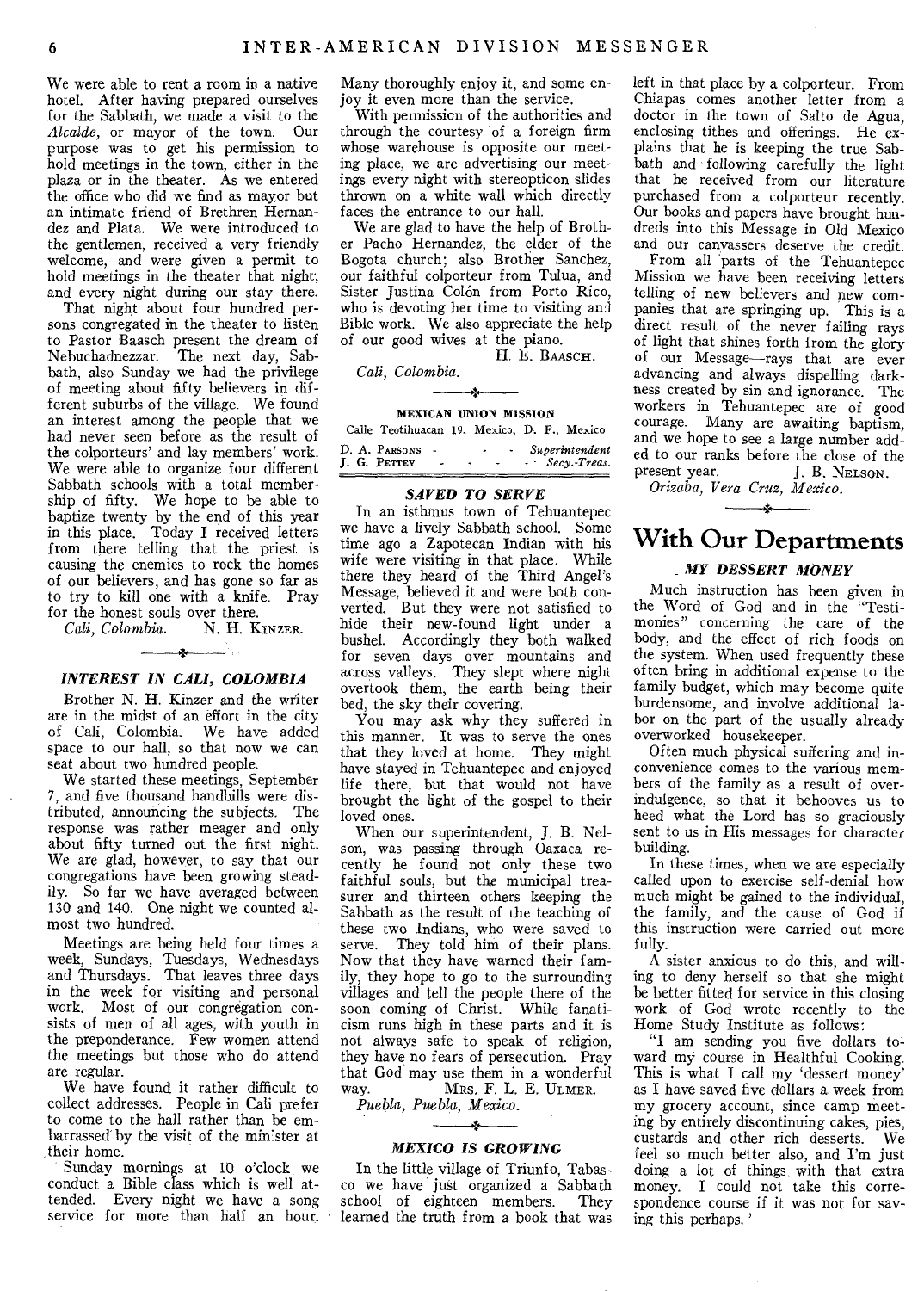Many others might profitably follow this good example and reap similar results, Better health, mental improvement, and eventually better service for God. Those are "gathered" at last who. "have. made a covenant by sacrifice." Is it worth it?

LIZZIE M. GREGG. *WathiligtOti, D. C.*  مغسست

# CHRISTIAN HOME PROBLEMS The Why of Sickness

"To the sick, the same as to the well. it should be a source of *encouragement to* know that *definite* laws of divine establishment govern the matter of health. If health laws were fickle and uncertain, we should indeed be at a loss to know what to expect in our health seeking; we should have nothing on which we could •lepend.

"There is a mighty truth, far-reaching and comprehensive, in the Bible statement concerning man's sowing and reaping: 'Be not deceived; God is not mocked: for whatsoever a man soweth, that shall he also reap. For he that soweth to his flesh shall of the flesh reap corruption; but he that soweth to the Spirit shall of the Spirit reap life everlasting.' Gal. 6:7, 8.

"Whether we apply this truth to seed sowing, or grain or vegetable or to character sowing, we know that like produces like. • Corn produces corn, and oats come from oats. Habits of industry and virtue bring returns in kind, and<br>fast living and sowing of 'wild oats' yield their own crops.

"So, too, in the realm of health, we may count on reaping what we sow. We may know that health and disease are two things entirely different one from the other, each coming from its own seed. What the harvest shall be depends on what and how we sow; and when we sow one thing, we shall not, in the ordinary course of events, reap another.

"It is a divine arrangement that what a man sows he shall reap; so we may with the fullest confidence look forward to the harvest of health when we know that we are sowing the seeds of health.

"If we have rheumatic pains, kidney trouble sleeplessness, indigestion, or some other physical ailment, we may know of a certainty that somewhere, sometime, we sowed the seed of what we are now reaping. Not because an arbitrary, cruel, *vindictive,* and vengeful God is dealing out to us punishment, but because in the wise and good providence of the Creator it was planned that laws should *govern* our being, and that in the natural outworking of law every physical transgression would bring its fixed physical penalty.

"Banish every idea that sickness, pain, and disease come as punishment, inflicted like so many stripes, for acts of disobedience. Consider rather that as a natural course, violation of health laws must bring, sooner or later, their natural result. If the seed is planted, it will grow. We may have such a store of health that a slight dissipation may not be noticed; our constitution may be strong enough to withstand more or less abuse without apparent effect, but it is a fixed law that what a man sows will grow. The seed comes true; and if it is put in growing soil it will yield. The man who says he can digest nails and that nothing hurts him, is simply mistaken.

"Let us repeat,- it is a divine arrangement, or a part of God's law, that sowing for health brings health, and sowing for disease brings disease. In other words when we violate the laws of health we violate laws that God has established. These laws are immutable, not subject to change or abolishment or amendment by man. They are fixed.

"When we speak of fixed laws of health we do not mean something narrow or *restricted,*  based on individual conception, or on the experience of a man or even a class of men. Physiological laws take into account many conditions under which various races and types of individuals must live. Nature is kind, though not indulgent, and provides for an adjustment and an adaption of the human system to various conditions of living that may seem abnormal. But this does not discount the stability of her laws,

"But understand this,-the law of cause and effect was not ordained for the purpose of bringing disease and distress on man, but to give *him* health and enjoyment. It would be better to give more thought to the good that results from obedience than to be so much concerned about what comes by our disobedience. We can just as well sow for enjoyment and get it, as to do the other thing. Conforming to the laws of health will insure health, and when we have health we shall not have disease.

"The law of sowing and reaping does not stop with the physical being. The body does not live<br>to itself. There is not a definite border line There is not a definite border line that separates the physical life of man from the spiritual. It isn't even a matter of gradual shading from one to the other, but one of the closest *relationships.* The things that conflict with the natural laws governing the health of the body, militate also against the welfare of the soul. "Digressions in eating, loss of sleep, overwork,

and other violations of health laws; may result in indigestion, headache, nervousness, and other ailments, but the effect does not always stop with these. Impatience, fretfulness chafing, worry, hasty and unwise decisions, and various errors of behavior are often traceable to poor food, or even to good food if improperly eaten. Serious faults and even gross sins may be due to violation of natural laws.

"On the other hand, one's mental state has much to do with the physical state. The relation of the mind to the body is very close, and the influence of one over the other very powerful. The mind plays a large part in healing. Many an ailment fails of being cured because there is some mental worry or anxiety that prevents restoration.

"So, too, the spiritual life enters into the question of physical healing. The knowledge of an unconfessed wrong, a guilty conscience, remorse, and fear arising from one's conduct, may stand in the way of recovery. The helpless paralytic brought to Christ by his four friends, needed *first* the forgiveness of sins which were the real cause of his malady, before he could be cured, hence Christ said to him, 'Son, thy sins be forgiven thee.' There are many others like him in that respect."-"The *Road to Health," pp. 7-11.* 

# *OUR WORKERS' CORNER*

 $\longrightarrow$ 

Work of the Holy Spirit I. How is the Holy Spirit described? Comforter and Spirit of truth. John 15:26. Power from on high. Luke 24:49. Holy Ghost and power. Acts 1:5.

Spirit of God. Matt. 3:16. Holy Ghost. Luke 3:22. (Note: "It is plain from these scriptures that the Holy Spirit is the personal representative of Christ upon the earth, abiding in the church by dwelling in the hearts *of* the believers. It follows that any attempt to make a man the vicegerent of Christ in the place of the third person of the Godhead is an attempt to put man in the place of God. Thus does the fundamental principle of the Papacy set aside the person and work of the Holy

Spirit."-"Bible *Readings for the Home Circle," p. 182.* 

"Cumbered with humanity, Christ could not<br>"Cumbered with humanity, Christ could not<br>e in every place personally. Therefore it was be in every place personally. Therefore it was for their interest that He should go to the Father and send the Spirit to be His successor on earth. No one could then have any advantage because of his location or his personal contact with Christ. *By* the Spirit the Saviour would be accessible to all. In this sense He would be nearer to them than if He had not

ascended on *high."-"The Desire of Ages," P. 669.* 

2. How early in Bible history is the Holy Spirit mentioned? Gen 1:2. 3. How is the presence of the Holy Spirit

discerned? John *3:8.*  4. What is the specific work of the Holy Spirit? John 16:7, 8.

5. How should man treat the Holy Spirit: John 20:22.

6. What experiences follow the receiving of the Spirit? Confessions follow reproof. 1 John 1:9.

Change of heart called new birth. John 3: 5, 6.

Led by the Spirit instead of natural desire. Rom. 8:13, 14.

7. What progress is made under His leader-ship? John, 16:13. Prov. 4:18.

8. Should one refuse to follow these greater truths, what happens? Eph. 4:30.

9. If rebellion continues what finally becomes of the Holy Spirit?-The Spirit ceases striving with the heart (Gen. 6:3, first part); the soul is utterly forsaken of God (Prov. 1:23-31).

10. Where is the mind of the Spirit of God expressed? John 6:63.

11. When the Word guides, who is leading? John 17:17; 1 John 5:6.

12. What will the Spirit teach us? John 14: 26.

13. When He brings these words to our minds, what are we to do? John 14:15-17, 21, 23. 14. What change will He work in our lives? Eze. 36:25-27.

15. When we lack the disposition to do right, how may we obtain the Spirit's presence? Ps, 51:10-12.

16. In what way does the Holy Spirit cooper. ate with *us* in our supplications? Rom. 8:15, 26, 27.

17. With what will He fill the heart? Rom. 5:5; Gal. 5:22.

18. Of what does the Holy Spirit bear wit-

ness? John 16:13, 14. 19. What promise did Jesus make? John 14: 16, 17, 26.

A fuller *sense* of God's relationship to those whom He has purchased with the gift of His Son, a greater faith in the onward progress of His cause in the earth,-this is the *great* need of the church today. Let none waste time in deploring the scantiness of their visible resources. The outward appearance may be unpromising; but energy and trust in God will develop resources. The gift brought to Him with thanksgiving and with prayer for His blessing, He will multiply as He multiplied the food given to the sons of the prophets and to the weary multitude."-"Prophets *and Kings," p. 243.* 

#### *WEDDING BELLS*

A pretty little wedding was solemnized in the home of Pastor and Mrs. C. E. Wood at the division headquarters in Balboa, Canal Zone, division headquarters in Balboa, the evening of November 11, 1930, in which Mr. Arthur Edeburn and Miss Cleo Woodall plighted their troth. The room was neatly decorated for the occasion and a number of friends were present who joined in wishing the bridal pair happiness.

Just before the ceremony Mrs. F. L. Harrison sang "0 Promise Me." With the strains of Lohengrin's wedding march the bride and *groom*  entered the room and stood facing an embankment of ferns and palms. Pastor C. E. Wood then performed the marriage ceremony. A reception followed, and the bride received a number of beautiful and useful presents.

Miss Woodall has been an efficient and faithful stenographer in the division office for a number of months, and Mr. Edeburn was recently called to the work of secretary-treasurer in the Panama Conference. The lives of these young people are consecrated to the Master and hand in hand they will now unite in loving service for Him.

 $\frac{1}{2}$  in